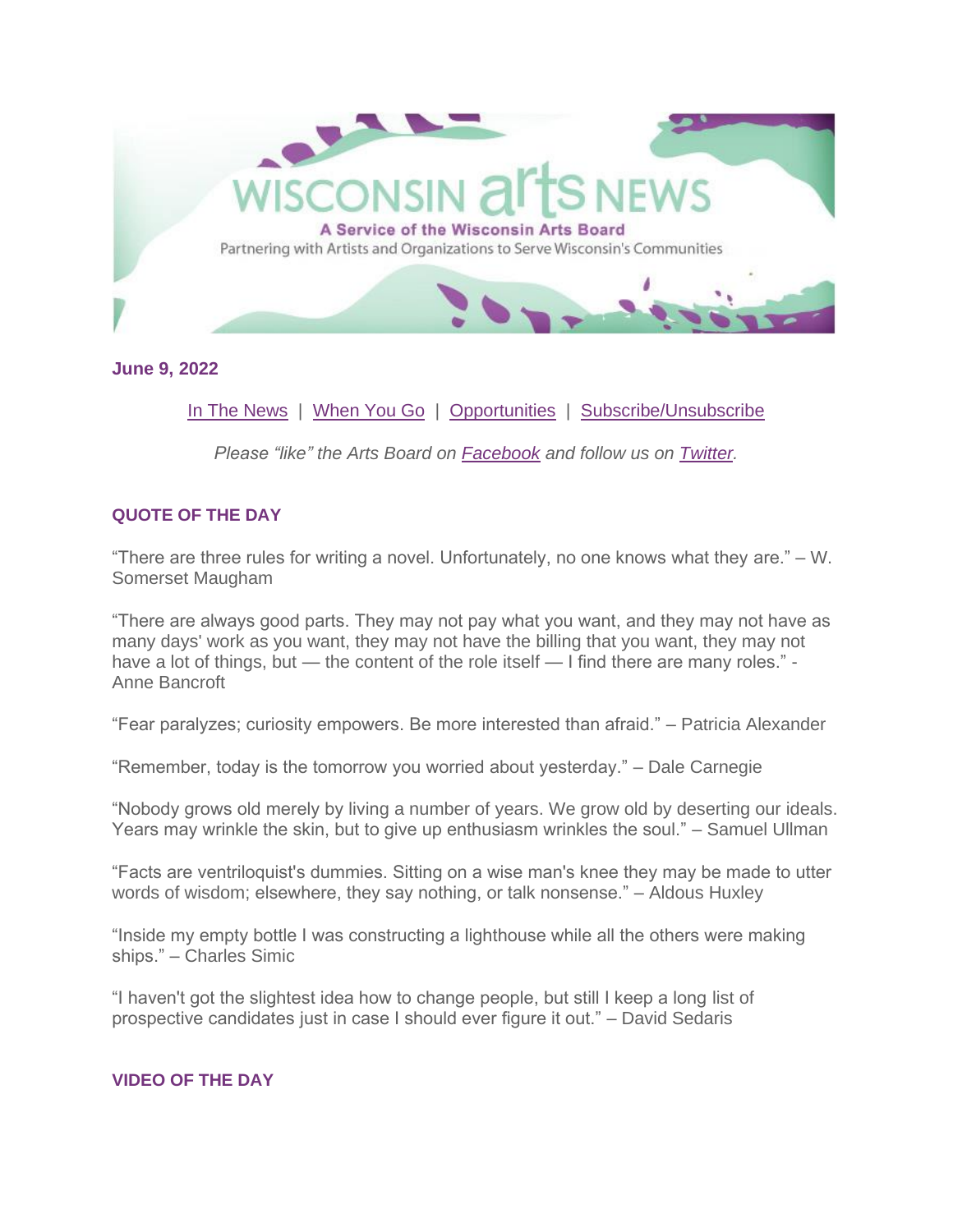[Healing Reflections mural on display at UW-Eau Claire](https://www.weau.com/2022/06/06/healing-reflections-mural-display-uw-eau-claire/) *WEAU* **Through June 17**

[New North artwork represents Northeast Wisconsin](https://fox11online.com/news/local/new-north-artwork-represents-northeast-wisconsin-gregory-frederic) *Fox 11 News*

[Alisa Amador, 2022 Tiny Desk Contest Winner: Tiny Desk Concert](https://youtu.be/sN58k8tSFXg)**v** *NPR Music*

> *Wisconsin artists and arts organizations, do you have video that you'd like us to consider sharing as the Wisconsin Arts News Video of the Day? Send the link to [artsboard@wisconsin.gov!](mailto:artsboard@wisconsin.gov)*

# **TOP WISCONSIN NEWS**

# **FROM THE WISCONSIN ARTS BOARD**

**NEW** [FY 2023 Our Town Grant Guidelines and Summative Feedback Session](https://www.arts.gov/news/events/fy-2023-our-town-grant-guidelines-and-summative-feedback-session) *National Endowment for the Arts* **June 14**

**NEW** [Meet Chancellor Mnookin](https://youtu.be/YMOQEmhIdwI) *Wisconsin Alumni Association* **June 14**

**NEW** [New \[United States Conference of Mayors\] USCM Report On 20 Cities Promoting](https://www.artsactionfund.org/new-uscm-report-20-cities-promoting-equity-through-arpa-implementation)  [Equity Through ARPA Implementation](https://www.artsactionfund.org/new-uscm-report-20-cities-promoting-equity-through-arpa-implementation) *Americans for the Arts Action Fund*

**NEW** [Statement by National Endowment for the Arts Chair Dr. Maria Rosario Jackson on](https://www.arts.gov/news/press-releases/2022/statement-national-endowment-arts-chair-dr-maria-rosario-jackson-lgbtq-pride-month)  [LGBTQ+ Pride Month](https://www.arts.gov/news/press-releases/2022/statement-national-endowment-arts-chair-dr-maria-rosario-jackson-lgbtq-pride-month) *National Endowment for the Arts*

**[Office Space Available | Madison East Business Center](https://www.wisconsinlibraries.org/index.php?option=com_content&view=article&id=3153:office-space-available-&catid=50:about-us)** *Wisconsin Library Association* **Deadline: Until Filled**

[Legislators could cost Wisconsin more than \\$100k in federal arts funding](https://tonemadison.com/articles/legislators-could-cost-wisconsin-more-than-100k-in-federal-arts-funding/) *Tone Madison*

[State of the Arts](https://www.wpr.org/sites/default/files/policyforum_artsculture.pdf) *Wisconsin Policy Forum*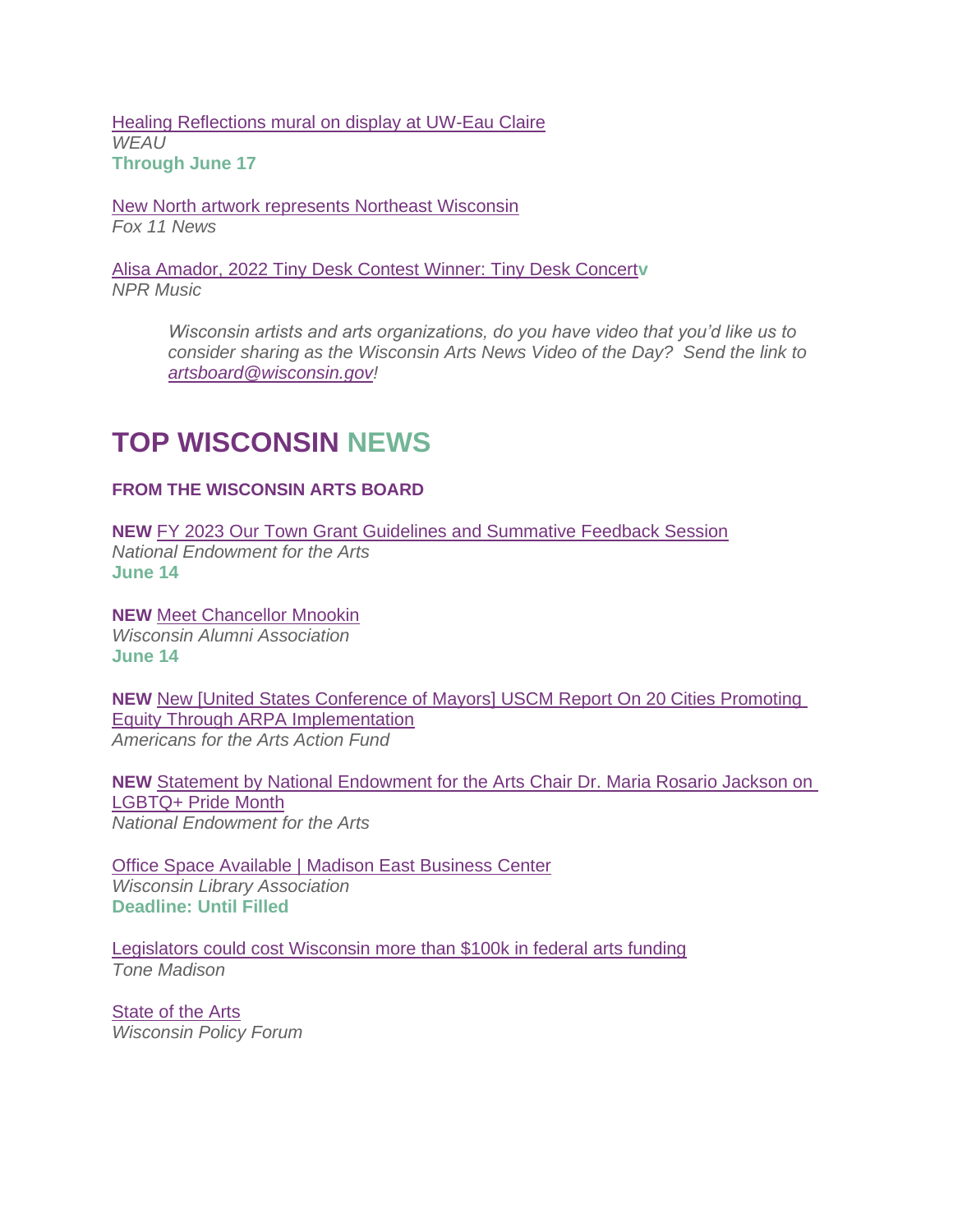Also [Fiscal Facts: State of the arts in Wisconsin](https://wausaupilotandreview.com/2022/05/07/fiscal-facts-state-of-the-arts-in-wisconsin/) *Wausau Pilot & Review*

[Report: Wisconsin arts organizations have begun to rebound from 'existential threat'](https://www.wpr.org/report-wisconsin-arts-organizations-have-begun-rebound-existential-threat-pandemic)  [of the pandemic](https://www.wpr.org/report-wisconsin-arts-organizations-have-begun-rebound-existential-threat-pandemic) *Wisconsin Public Radio*

[Wisconsin arts and culture sector is rebounding, but movie theaters are still hurting,](https://www.jsonline.com/story/entertainment/arts/2022/04/28/arts-cultures-wisconsin-policy-forum-2022/9556726002/)  [new fiscal report says](https://www.jsonline.com/story/entertainment/arts/2022/04/28/arts-cultures-wisconsin-policy-forum-2022/9556726002/) *Milwaukee Journal Sentinel*

[10 Reasons to Support the Arts in 2022](https://blog.americansforthearts.org/2022/03/21/10-reasons-to-support-the-arts-in-2022) *ARTS Blog | Americans for the Arts*

[Special Edition: Arts and Culture Production Satellite Account](https://artsboard.wisconsin.gov/Documents/DailyNewsArchive/031622specialwan.pdf) *Wisconsin Arts News | Wisconsin Arts Board*

[NCN Articles of Interest | June 3, 2022](https://img1.wsimg.com/blobby/go/0b834bc8-fc55-4fd6-b98a-95c9093d3ec1/downloads/NCNarticles060322.pdf?ver=1654275492306) *National Creativity Network*

**Wisconsin Artists and Arts Organizations: Participate in the COVID-19 Impact Surveys Today! (links below)** *Americans for the Arts and Artist Relief* [COVID-19 Impact Survey for Organizations](https://surveys.americansforthearts.org/s3/2021COVIDSURVEY) [COVID-19 Impact Survey for Artists](https://survey.alchemer.com/s3/5992718/571db9cdfa42)

[2021 Marketplace Re-opening Materials](https://www.coveringwi.org/toolkit) *Covering Wisconsin*

*Need health insurance but don't know where to turn? Covering Wisconsin can help.*

For resources to help you move through this current crisis, please check out our [COVID-19](https://artsboard.wisconsin.gov/Pages/COVID-19-Update.aspx)  [and the arts in Wisconsin webpage](https://artsboard.wisconsin.gov/Pages/COVID-19-Update.aspx)

## **Job Opportunities**

[Job Opportunity | Exhibitions and Outreach Coordinator \(James Watrous Gallery\)](https://www.wisconsinacademy.org/jobs) *Wisconsin Academy of Sciences, Arts and Letters* **Deadline: June 15**

[Job Opportunity | Director of Development](https://cdn.dirigible.studio/wp-content/uploads/2022/06/02090809/Director-of-Development-Job-posting-6-1-2022.pdf) *Madison Museum of Contemporary Art* **Deadline: July 15**

[Job Opportunity | Network Partnerships Director](https://www.linkedin.com/jobs/view/3092813992/) *Imagine MKE | LinkedIn* **Deadline: June 15**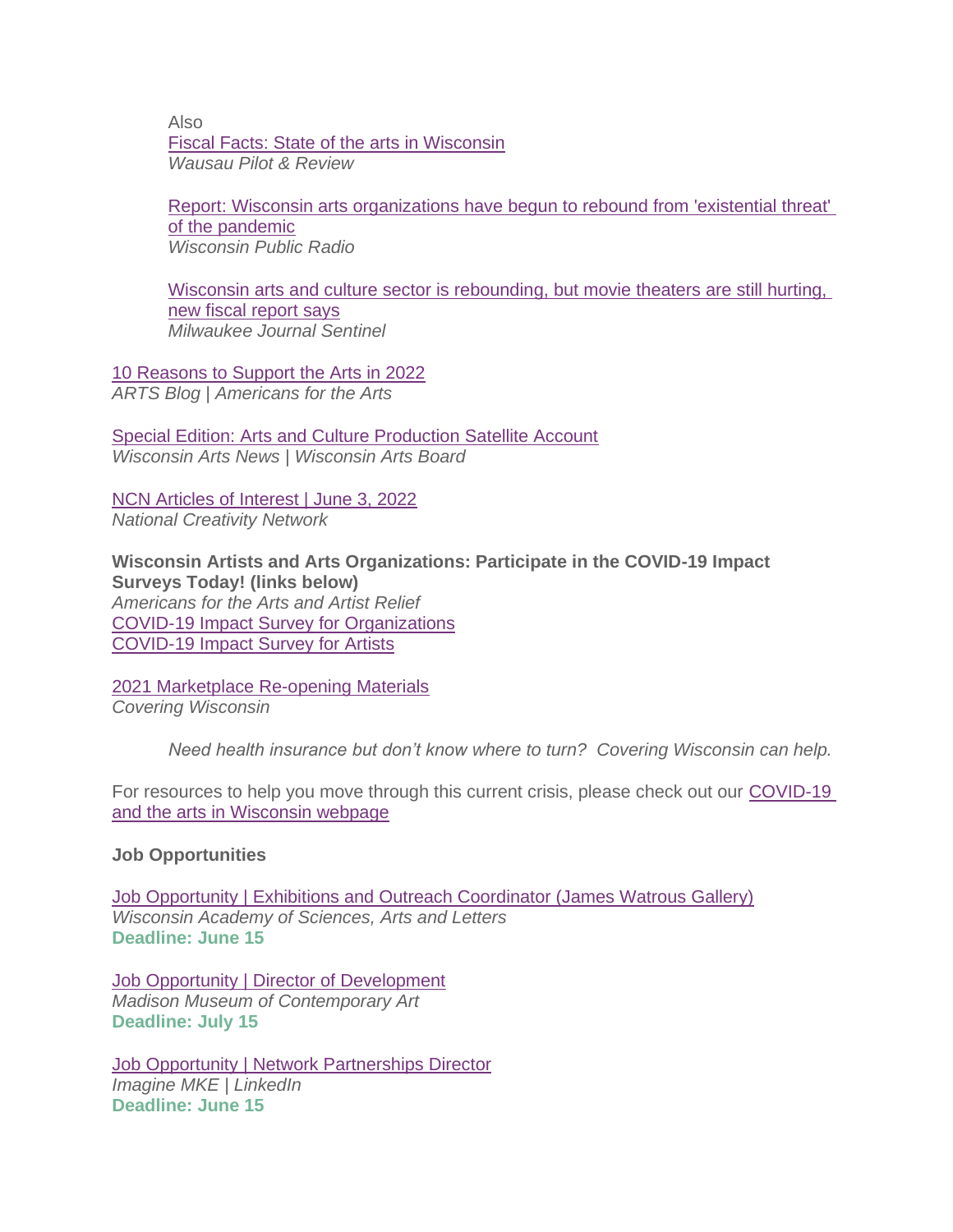[Job Opportunity | Director of Grants & Outreach](https://wisconsinhumanities.org/we-are-hiring-director-of-grants-outreach/) *Wisconsin Humanities* **Deadline: June 19**

[Job Opportunity | Executive Director](https://www.linkedin.com/jobs/collections/recommended/?currentJobId=3086690080) *CERF +, LinkedIn* **Deadline: June 30**

**NEW** Job Opportunity – [Youth Program Director](https://shakeragalley.org/ypdirector/) *Shake Rag Alley Center for the Arts* **Deadline: Until Filled**

[Job Opportunity | Executive Director](https://www.bridgepartnersllc.com/assets/pdf/Position-Description-BCA-Executive-Director.pdf) *Bronzeville Center for the Arts* **Deadline: Until Filled** 

[Job Opportunity | Director](https://www.studio84inc.org/jobs) *Studio 84* **Deadline: Until Filled**

[Job Opportunity | Executive Director](https://www.cedarburgartmuseum.org/employment) *Cedarburg Art Museum* **Deadline: Until filled**

**[Job Opportunity | Tour Guide](https://mining.jamison.museum/team/)** *The Mining & Rollo Jamison Museums* **Until filled** 

[Job Opportunity | Director of AEP6 Community Engagement & Equity](https://americanforthearts.applytojob.com/apply/GMbLPmpErM/Director-Of-AEP6-Community-Engagement-Equity) *Americans for the Arts* **Deadline: Until Filled**

[Job Opportunity | Operations Manager](https://www.campanilecenter.org/wp-content/uploads/2021/11/CCA-Operations-Mgr-Job-Description.pdf) *Campanile Center for the Arts* **Deadline: Until Filled**

[JOB NOTICE: Communications Manager](https://www.giarts.org/job-notice-communications-manager-grantmakers-arts) *Grantmakers in the Arts* **Deadline: Review of applications will begin on January 18 and will close when position is filled.**

[Here Is Your Opportunity to Work at The Marcus Performing Arts Center!](https://www.marcuscenter.org/about/employment) *Marcus Performing Arts Center* **Various**

**[Careers](https://www.gener8tor.com/careers)** *gener8tor* **Deadline: Various**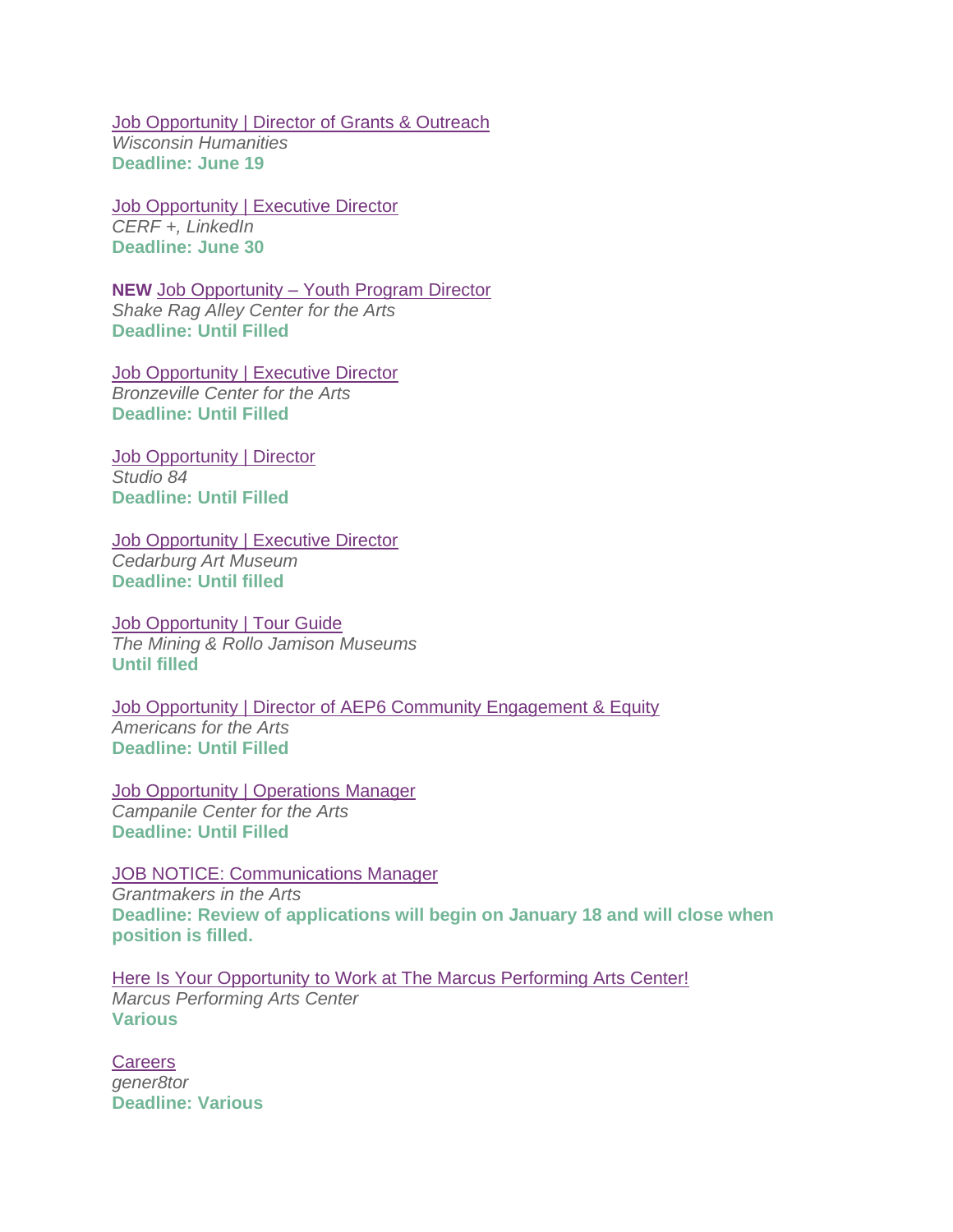**Deadlines | Resources | Events**

[World Premiere Wisconsin: Announcing statewide theater festival](https://www.wisbusiness.com/2022/world-premiere-wisconsin-announcing-statewide-theater-festival/) *WisBusiness* **Through June 30**

[Blue Star Museums Launches Another Summer of Free Admission for Military Families](https://www.arts.gov/news/press-releases/2022/blue-star-museums-launches-another-summer-free-admission-military-families) *National Endowment for the Arts* **Through September 5**

Check out [this map](https://www.arts.gov/blue-star-museum-map) to learn which Wisconsin museums are participating.

[125 Years Anniversary Convention](https://www.pta.org/home/events/National-PTA-Convention-Expo) *National PTA* **June 14 – 19 | National Harbor, MD**

[International Thespian Festival](https://itf.schooltheatre.org/) *Educational Theatre Association*  **June 20 - 24 | Indiana University, Bloomington, IN**

**NEW** [Board Development and Governance featuring Ann Herzog Drewiske](https://www.scvfoundation.org/cis-for-nonprofits) *CIS On the Screen, St. Croix Valley Foundation* **June 21**

[Navigating the Nonprofit Workforce Crisis -](https://ba.blueavocado.org/register?utm_medium=email&_hsmi=212186581&_hsenc=p2ANqtz-_SaOr_6Jf0H5YVZ-S2n8MfOm9rGgE5BZxmMMXgfpFRKIsnLCtncXETs7uAvEDtytARQGCWkSgmxZXm-arcI-1HQMn1AedRRLGD7t44bB4i9p8bJ2Q&utm_content=212186581&utm_source=hs_email) Live Q & A *Blue Avocado* **June 23**

[Rural Arts Forum](https://www.facebook.com/events/453044533289388) *Northern Lakes Center for the Arts, Amery* **June 24**

[AMM-WFM 2022 Joint Conference](https://www.ammconference.org/)

*Association of Midwest Museums & Wisconsin Federation of Museums* **July 19 | Virtual July 20 - 23 | Milwaukee**

[AATE National Conference](https://aate.memberclicks.net/2022-aate-national-conference) *American Alliance for Theatre & Education* **July 28 - 31 | Providence, RI**

[AACT 2022 TEAM Conference](https://aact.org/teams-conference) *American Association of Community Theatre* **July 29 -31 | Salt Lake City, UT**

[Mini Grants](https://wisconsinhumanities.org/grants/grants-for-humanities-programs/) *Wisconsin Humanities* **Deadline: August 1**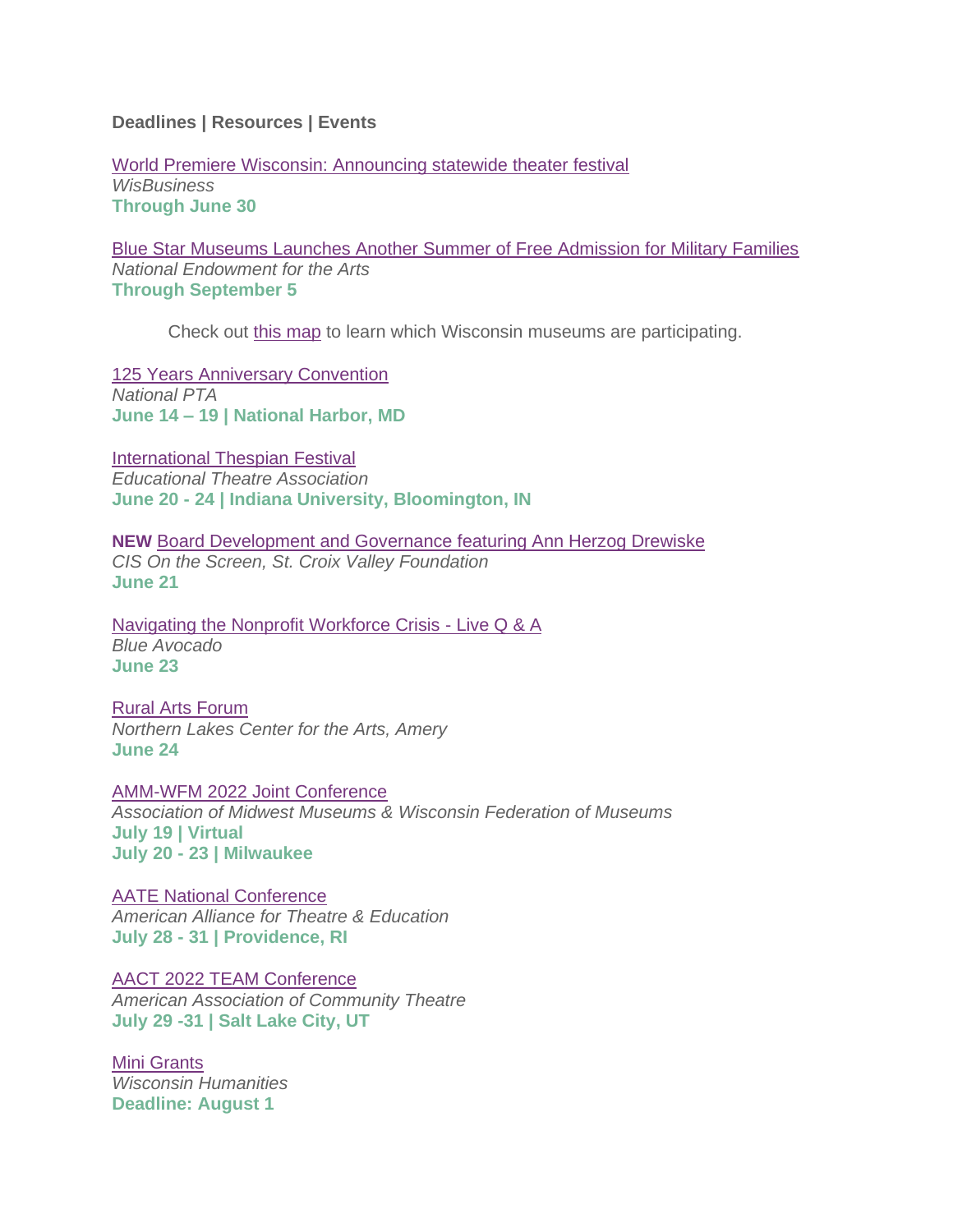#### [2022 Play Make Learn Conference](https://web.cvent.com/event/f0d9395e-fb6a-427c-9fb1-bf2b72d48d5d/summary)

*Professional Learning and Community Education | UW-Madison* **August 8 - 9 | Conference**

Major Grants *Wisconsin Humanities* **Deadline: August 15**

[AEP 2022 Annual Convening](https://www.aep-arts.org/annual-convening/2022-aep-annual-convening/) *Arts Education Partnership*  **September 13 – 15 | Baltimore, MD**

[Theatre Education Conference](https://tec.schooltheatre.org/) *Educational Theatre Association*  **September 28 - October 2 | Los Angeles, CA**

[2022 AIGA Design Conference](https://www.aiga.org/design/design-conferences/aiga-design-conference) *AIGA*

**October 20 – 22 | Seattle, WA and Virtual**

[24th NDEO National Conference](https://www.ndeo.org/Learn/Conferences/Conference-2022) *National Dance Education Organization*  **October 29 - 31 | Atlanta, GA**

[NAfME National Conference](https://nafme.org/events/2022-nafme-national-conference/) *National Association for Music Education* **November 2 - 6 | National Harbor, MD**

**EXTENDED** [Main Street Bounceback Grants](https://wedc.org/programs-and-resources/mainstreet-bounceback-grants/) *Wisconsin Economic Development Corporation*

**Deadline: December 31**

[NAEA National Convention](https://www.arteducators.org/events/national-convention/upcoming-conventions) *The National Art Education Association* **April 13 - 15, 2023 | San Antonio TX**

[2021-22 Kennedy Center Professional Learning Opportunities for Teachers](https://web.cvent.com/event/b60dba1d-c607-4db2-bb41-1c18cee5f6ae/websitePage:c19dd06d-a8d0-4ee3-9e09-4cf650805c06) *The Kennedy Center* **Season**

[Online Workshops and Conversations](https://creative-capital.org/calendar/) *Creative Capital* **Various**

[Springboard for the Arts Calendar of Events](https://springboardforthearts.org/events/) *Springboard for the Arts* **Various**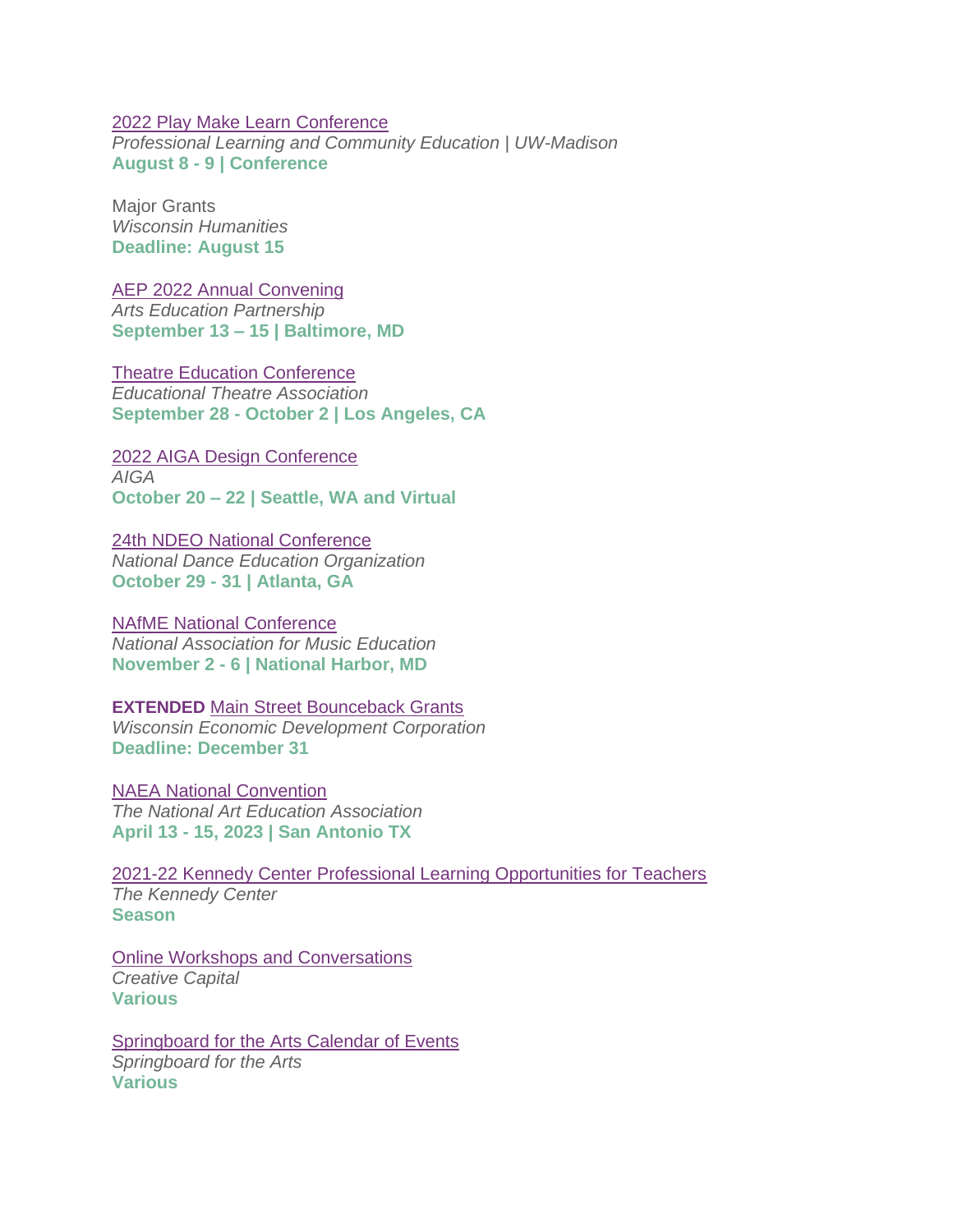#### <span id="page-6-0"></span>**IN THE NEWS**

#### **Visual Arts/Museums**

[John Michael Kohler Arts Center Receives](https://www.jmkac.org/grant-from-lenore-g-tawney-foundation/) \$1 Million Grant from Lenore G. Tawney **[Foundation](https://www.jmkac.org/grant-from-lenore-g-tawney-foundation/)** *John Michael Kohler Arts Center*

[Madison's oldest art museum: Check out the Chazen!](https://www.dailycardinal.com/article/2022/06/madisons-oldest-art-museum-check-out-the-chazen) *The Daily Cardinal* 

[New Eau Claire children's museum to use trees to hold up building](https://www.weau.com/2022/06/08/new-eau-claire-childrens-museum-use-trees-hold-up-building/) *WEAU*

Art Forward – [The Picasso of American Indian Artists-R.C. Gorman](https://www.seehafernews.com/2022/06/08/the-picasso-of-american-indian-artists-r-c-gorman/) *Seehafernews.com*

[Children's Museum of Fond du Lac celebrates new outdoor play area](https://fox11online.com/good-day-wi/childrens-museum-of-fond-du-lac-celebrates-new-outdoor-play-area-winneplaygo-bee-kind-structure-kids-fun-educational-learning) *Fox 11 News*

[ICYMI: NFT specialist Ad Astra launches targeting traditional art world](https://www.giarts.org/blog/jaime-sharp/icymi-nft-specialist-ad-astra-launches-targeting-traditional-art-world) *Grantmakers in the Arts*

#### **Arts and Creativity in Education**

[N.E. Wisconsin high school students nominated for 2022 Jimmy Awards](https://www.wearegreenbay.com/highschooltheater/n-e-wisconsin-high-school-students-nominated-for-2022-jimmy-awards/) *WeAreGreenBay.com*

[How do you tackle stigmas around mental health? Poetry, says one high school student](https://www.greenbaypressgazette.com/story/news/local/2022/06/09/appleton-north-high-school-students-read-poems-mental-illness/9949998002/) *Appleton Post-Crescent*

[Dane County schools take on summer staffing shortage with higher wages, delayed](https://madison.com/news/local/education/local_schools/dane-county-schools-take-on-summer-staffing-shortage-with-higher-wages-delayed-expansion/article_c445c57c-4122-58c4-a75c-5af08c53ae3d.html)  [expansion](https://madison.com/news/local/education/local_schools/dane-county-schools-take-on-summer-staffing-shortage-with-higher-wages-delayed-expansion/article_c445c57c-4122-58c4-a75c-5af08c53ae3d.html) *Wisconsin State Journal*

[Isthmus Inside Stories podcast: Tandalaya Taylor daydreams](https://isthmus.com/news/community/isthmus-inside-stories-tandalaya-taylor-escapes-in-daydreams/) *Isthmus*

[UW board extends tuition freeze for in-state undergrads](https://madison.com/news/local/govt-and-politics/uw-board-extends-tuition-freeze-for-in-state-undergrads/article_e5378468-5c2c-5141-b125-663bfa7bf5de.html) *Wisconsin State Journal*

**Community Arts**

[Your Guide to Milwaukee's](https://www.milwaukeemag.com/your-guide-to-milwaukees-bronzeville-neighborhood/) Bronzeville Neighborhood *Milwaukee Magazine*

[Whitewater Arts Alliance receives \\$3,000 Wisconsin Arts Rescue Program grant](https://www.dailyunion.com/news/whitewater/whitewater-arts-alliance-receives-3-000-wisconsin-arts-rescue-program-grant/article_1957eed6-e799-11ec-a9b4-db4783c4732a.html) *Daily Jefferson County Union*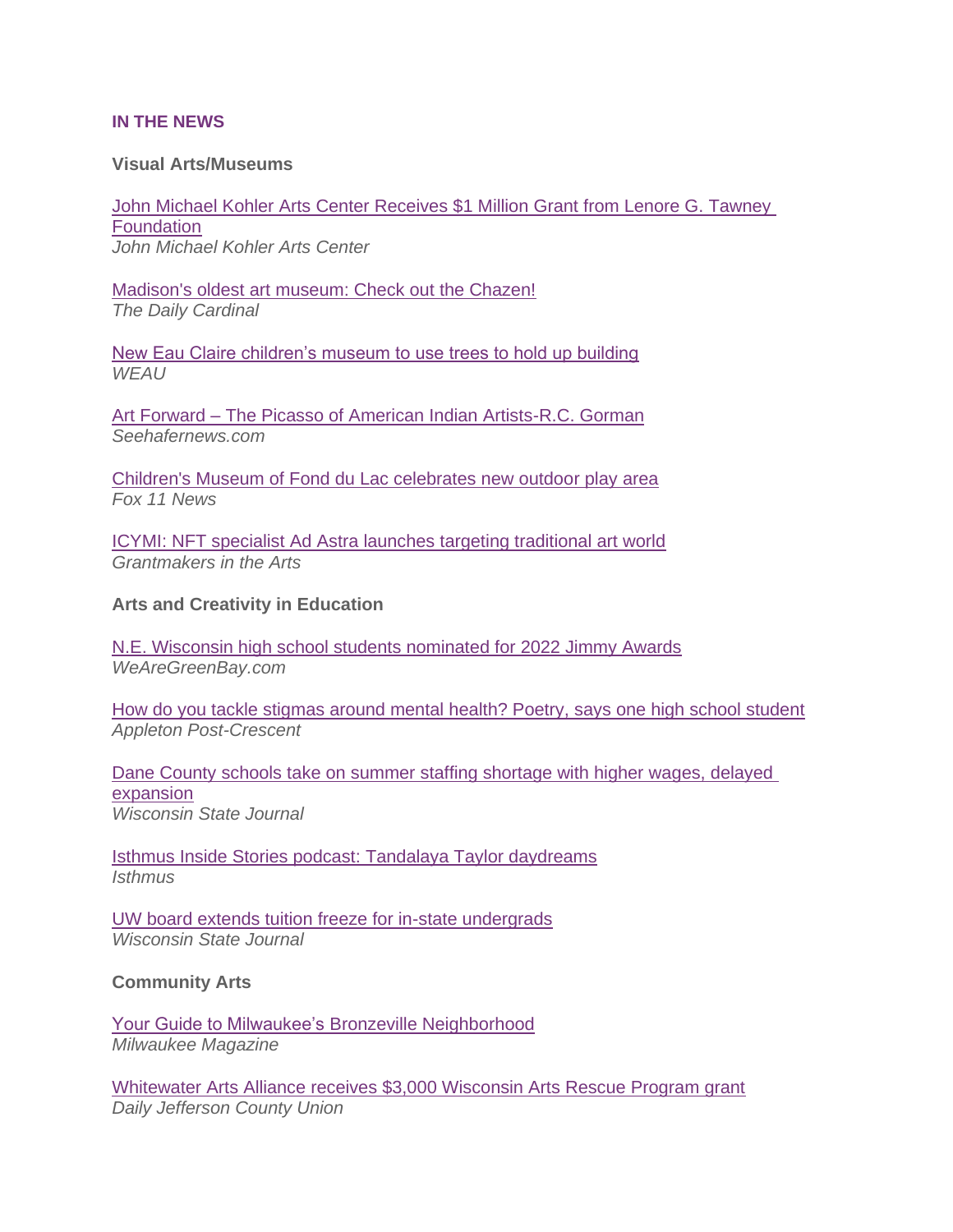# [Superior council delays Carnegie Library purchase](https://www.superiortelegram.com/news/local/superior-council-delays-carnegie-library-purchase) *Superior Telegram*

[About That Brewers 'Entertainment District'](https://urbanmilwaukee.com/2022/06/08/murphys-law-about-that-brewers-entertainment-district/) *Murphy's Law | Urban Milwaukee*

[Tourism impact in Wisconsin up 21 percent in 2021, report shows](https://www.wisbusiness.com/2022/tourism-impact-in-wisconsin-up-21-percent-in-2021-report-shows/) *WisBusiness.com*

[Wisconsin communities are among smallest in the world to host Pride events](https://www.wpr.org/wisconsin-communities-are-among-smallest-world-host-pride-events) *Wisconsin Public Radio*

## **Literary Arts/Libraries**

[L.E. Phillips Memorial Public Library Gets New Director](https://volumeone.org/articles/2022/06/08/297963-le-phillips-memorial-library-gets-a-new-director) *Volume One Magazine*

[Rindon Johnson | There Is a Black Fly in Your Chardonnay](https://poets.org/poem/there-black-fly-your-chardonnay) *Poem-a-Day, Poets.org*

[Julian Talamantez Brolaski | sky hammer](https://poets.org/poem/sky-hammer) *Poem-a-Day, Poets.org*

## **Media Arts**

[The Sounds of Summerfest Channel Launches Today on Audacy App](https://urbanmilwaukee.com/pressrelease/the-sounds-of-summerfest-channel-launches-today-on-audacy-app/) *Urban Milwaukee*

## **Performing Arts**

## **Music**

[22 metros with the highest concentration of musicians and singers](https://www.thecentralvirginian.com/entertainment/national/22-metros-with-the-highest-concentration-of-musicians-and-singers/collection_2a8fe44c-37b9-54a1-8858-137ff8eaf338.html#1) *The Central Virginian*

*Appleton is #16 on the list.*

#### **Theater**

[Is It Finally Twilight for the Theater's Sacred Monsters](https://www.nytimes.com/2022/06/08/theater/men-american-theater.html) *The New York Times*

#### **Other**

[4 Ways to Diversify Your Nonprofit's Revenue Streams](https://www.nonprofitpro.com/post/4-ways-to-diversify-your-nonprofits-revenue-streams/) *NonProfit Pro*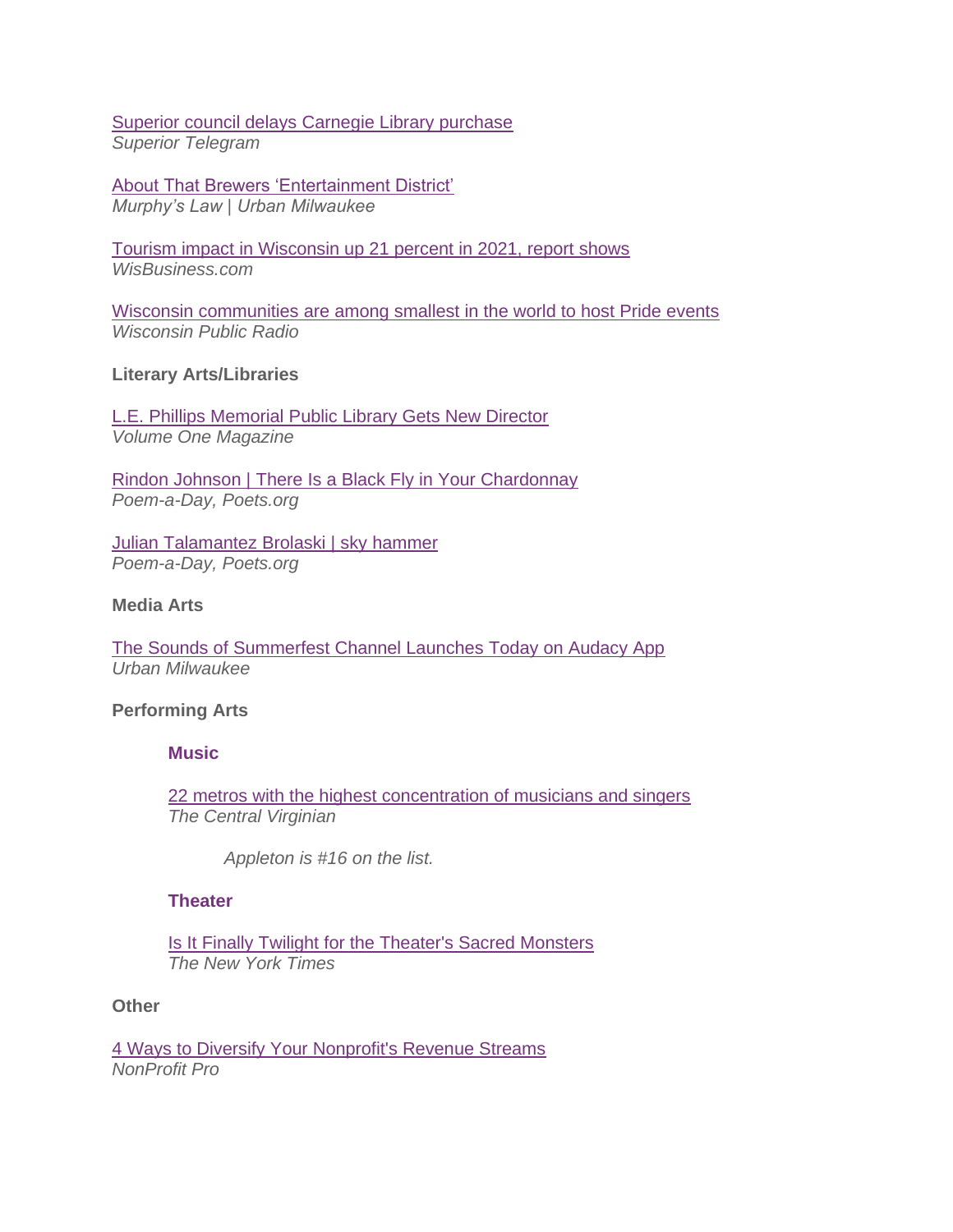[Which Giving Frequencies Should Your Nonprofit Provide?](https://www.nonprofitpro.com/post/which-giving-frequencies-should-your-nonprofit-provide/) *NonProfit Pro*

# <span id="page-8-0"></span>**WHEN YOU GO**

**Visual Arts/Museums**

[Club to host renowned smartphone photo editor, Eric Mueller](https://www.riverfallsjournal.com/news/club-to-host-renowned-smartphone-photo-editor-eric-mueller/article_b1aa24e7-842f-5dc9-8c27-6a8e397266f7.html) *River Falls Journal* **June 15**

[Door County art gallery Plum Bottom holds grand opening for third gallery in Fish Creek](https://www.greenbaypressgazette.com/story/news/local/door-co/2022/06/10/door-county-art-gallery-plum-bottom-holds-grand-opening-its-third-location-fish-creek/7569670001/) *Green Bay Press-Gazette* **June 18**

[Work of Visiting Artist Cynthia Kukla at Artzy Studio](https://doorcountypulse.com/work-of-visiting-artist-cynthia-kukla-at-artzy-studio/) *Door County Pulse* **On Exhibit**

## **Community Arts**

[What to do in Madison this weekend: Waterfront and Jazz festivals, and more Isthmus Picks](https://isthmus.com/arts/isthmus-picks-june-9-to-12-2022/) *Isthmus* **June 9 – 12** 

[The Picks: Explore Arts, Community, Live Entertainment & More At Artspire 2022, Plus](https://lacrosselocal.com/the-picks-explore-arts-community-live-entertainment-more-at-artspire-2022-plus-other-weekend-picks/)  [Other Weekend Picks!](https://lacrosselocal.com/the-picks-explore-arts-community-live-entertainment-more-at-artspire-2022-plus-other-weekend-picks/) *La Crosse Local* **Various | This Weekend**

Many events happening [this weekend in central Wisconsin](https://www.wsaw.com/2022/06/09/looking-ahead-visit-our-community-calendar-view-upcoming-events/) *WSAW* **Various | This Weekend**

[Jazz, jugglers and Summerpalooza: Check out these local weekend events](https://madison.com/entertainment/jazz-jugglers-and-summerpalooza-check-out-these-local-weekend-events/article_ebb1ece5-4dfe-57ce-9623-3b21f18ab273.html) *Wisconsin State Journal* **Various | This Weekend**

[Celebrating Freedom: Pablo Center Will Host Juneteenth Event](https://volumeone.org/articles/2022/06/09/298037-juneteenth-preview) *Volume One Magazine* **June 18**

[Committee approves resolution designating Juneteenth Day as an official city event](https://urbanmilwaukee.com/pressrelease/committee-approves-resolution-designating-juneteenth-day-as-an-official-city-event/) *Urban Milwaukee* **June 19**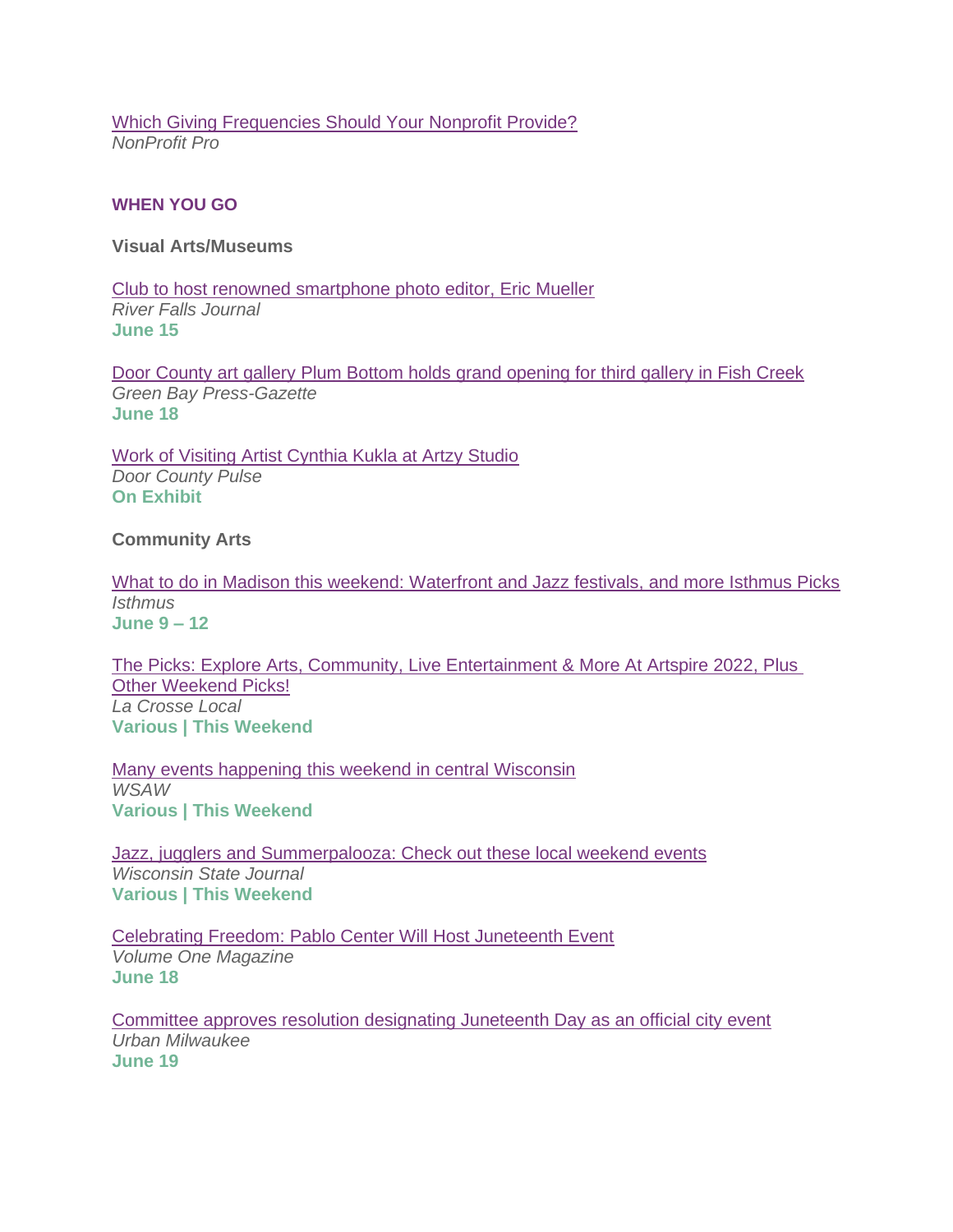[Celebrate Bike Week At 5th St. Bike Fest](https://urbanmilwaukee.com/2022/06/09/entertainment-celebrate-bike-week-at-5th-st-bike-fest/) - Plus: Polish Fest, Sprecher Fest, Wiscansin [Fest and more.](https://urbanmilwaukee.com/2022/06/09/entertainment-celebrate-bike-week-at-5th-st-bike-fest/) *Urban Milwaukee* **Various**

[Arts and Culture](https://www.channel3000.com/madison-magazine/arts-and-culture/) *Madison Magazine* **Various**

[Every Kind of Festival in Milwaukee](https://www.milwaukeemag.com/every-kind-of-festival-in-milwaukee-this-summer/) This Summer *Milwaukee Magazine* **Various**

[Waunakee Coming Events](https://www.hngnews.com/waunakee_tribune/community/arts_and_entertainment/article_b17cea22-e1b3-11ec-9f42-1b4fc35bf37e.html) *Waunakee Tribune* **Various**

**Literary Arts/Libraries**

[Diane Nilan](https://isthmus.com/events/diane-nilan/) *Isthmus* **June 13**

**Performing Arts**

**Music**

[Wisconsin Rapids City Band returns for 159th season](https://wrcitytimes.com/2022/06/09/wisconsin-rapids-city-band-returns-for-159th-season/) *Wisconsin Rapids City-Times* **June 14**

## **Presenting**

**[Sól Grass Delivers Bluegrass to Washington Island](https://doorcountypulse.com/sol-grass-delivers-bluegrass-to-washington-island/)** *Door County Pulse* **June 17- 18**

[Public Market Announces Summer Concert Series](https://urbanmilwaukee.com/pressrelease/public-market-announces-summer-concert-series/) *Urban Milwaukee* **June 21, July 19, August 9, 23, September 13**

["It's an incredible feeling." Madison rapper Romey ready to headline at Summerfest](https://madison365.com/its-an-incredible-feeling-madison-rapper-romey-ready-to-headline-at-summerfest/) *Madison365* **July 2**

<span id="page-9-0"></span>**OPPORTUNITIES**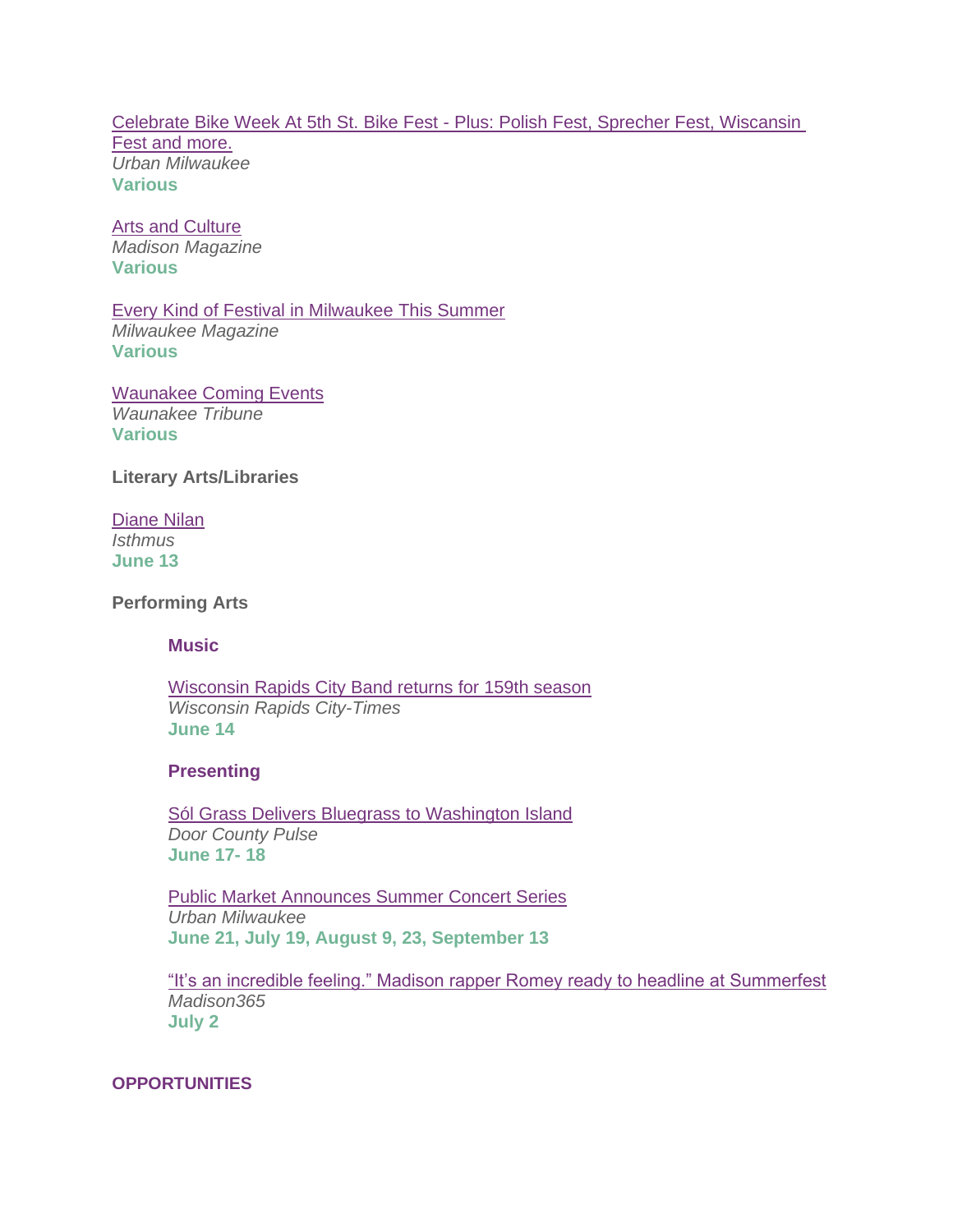[Call for artists goes out for the 2022 Bronzeville Artwalk](https://urbanmilwaukee.com/pressrelease/call-for-artists-goes-out-for-the-2022-bronzeville-artwalk/) *Urban Milwaukee* **Deadline: Contact Organizer**

[June 2022 Opportunities: Open Calls, Residencies, and Grants for Artists](https://www.thisiscolossal.com/2022/06/june-2022-opportunities-for-artists/) *Colossal* **Deadlines: Various**

[Artist Opportunities: May and June 2022](https://creative-capital.org/2022/04/29/artist-opportunities-may-and-june-2022/) *Creative Capital* **May and June**

[Nineteenth Cycle of Mary L. Nohl Suitcase Export Fund Announced](https://urbanmilwaukee.com/pressrelease/nineteenth-cycle-of-mary-l-nohl-suitcase-export-fund-announced/) *Urban Milwaukee* **Deadline: Until funds are exhausted**

**[Springboard for the Arts Calendar of Events](https://springboardforthearts.org/events/)** *Springboard for the Arts* **Various**

[Are you raising impact capital for the creative economy?](https://upstartco-lab.org/pipeline/) *UpStart Co-Lab* **Deadline: Open**

[RJE Sprout Fund Invites Proposals From Artists Working With Underserved Communities](https://philanthropynewsdigest.org/rfps/rfp12475-rje-sprout-fund-invites-proposals-from-artists-working-with-underserved-communities) *PND by Candid* **Deadline: Rolling**

[Call for Artwork](https://www.nwtc.edu/about-nwtc/places/call-for-artwork) *Northeast Wisconsin Technical College* **Monthly Review**

[Wallace Foundation invites applications for field studies by arts service organizations rooted](https://philanthropynewsdigest.org/rfps/rfp13810-wallace-foundation-invites-applications-for-field-studies-by-arts-service-organizations-rooted-in-communities-of-color)  [in communities of color](https://philanthropynewsdigest.org/rfps/rfp13810-wallace-foundation-invites-applications-for-field-studies-by-arts-service-organizations-rooted-in-communities-of-color) *PND by Candid* **Deadline: June 9, 2022 (Letters of Intent)** 

[Catalyst for Change Fellowship](https://www.nalac.org/grants/nalac-fund-for-the-arts/catalyst-for-change-award/) *National Association of Latino Arts and Cultures* **Deadline: June 9 | Letter of Interest (LOI)** 

[Announcing: Anonymous Was A Woman Environmental Art Grants](https://www.nyfa.org/blog/announcing-anonymous-was-a-woman-environmental-art-grants/) *New York Foundation for the Arts* **Deadline: June 14**

[2023 Calendar Art Contest](https://www.horiconbank.com/calendar-art-contest.html) *Horicon Bank* **Deadline: June 15**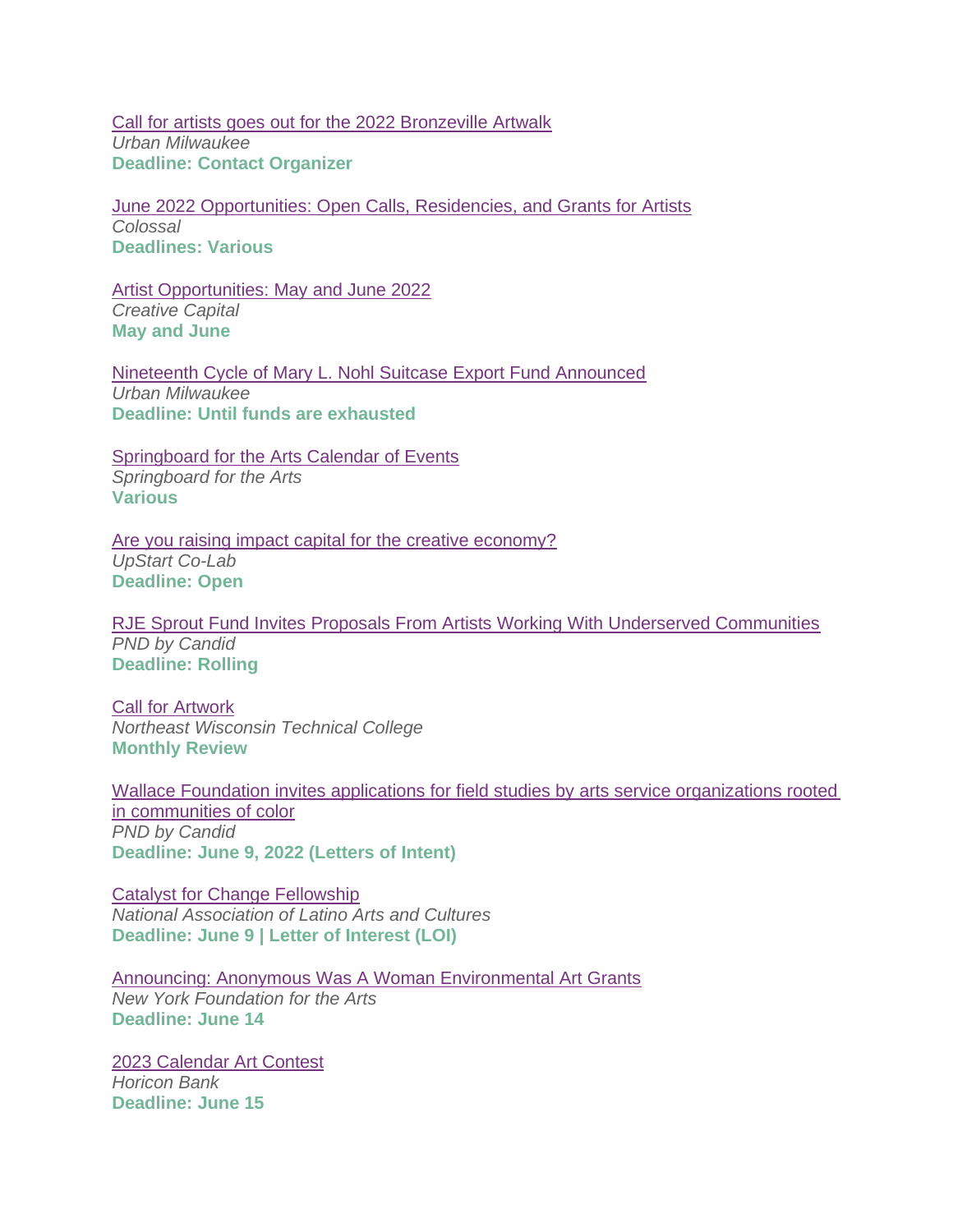[Apply NOW to Perform at AACT YouthFest 2023!](https://aact.org/youthfest-2023) *American Association of Community Theatre* **Deadline: June 15**

[Strengthening Your Equitable Capacity](https://artistcommunities.org/equitable-capacity-workshops) *Artist Communities Alliance* **June 15, 16**

[Neon Museum invites applications for artist residency](https://philanthropynewsdigest.org/rfps/rfp13751-neon-museum-invites-applications-for-artist-residency) *PND by Candid* **Deadline: June 17**

[Confluence of Art Annual | Juried Art](https://www.pablocenter.org/assets/files/2022/04/22_coaa-registration-form.pdf) Exhibition Featuring Recent Works *Pablo Center at the Confluence* **Deadline: June 24**

[2022 Community Mosaic Project](https://thehardy.org/what-we-do/outreach/community-mosaic-project.html) *The Hardy Gallery* **Deadline: June 26**

[Latino Public Broadcasting invites applications for documentary films](https://philanthropynewsdigest.org/rfps/rfp13831-latino-public-broadcasting-invites-applications-for-documentary-films) *PND by Candid* **Deadline: June 27**

[Aaron Copland Fund for Music invites applications for performance program](https://philanthropynewsdigest.org/rfps/rfp13827-aaron-copland-fund-for-music-invites-applications-for-performance-program) *PND by Candid* **Deadline: June 30** 

[Quilts being sought for 2021-'22 Great Wisconsin Quilt Show contest](https://kaukaunacommunitynews.com/2022/06/02/quilts-being-sought-for-2021-22-great-wisconsin-quilt-show-contest/) *Kaukauna Community News* **Deadline: June 30**

[NewPlayFest Call for Scripts 2024 Cycle](https://aact.org/newplayfest-call-scripts) *American Association of Community Theatre* **Deadline: June 30**

[Levitt Foundation invites applications for Levitt AMP \[Your City\] Grant Awards](https://philanthropynewsdigest.org/rfps/rfp13753-levitt-foundation-invites-applications-for-levitt-amp-your-city-grant-awards) *PND by Candid* **Deadline: June 30**

[Grants for Arts Projects](https://www.arts.gov/grants/grants-for-arts-projects) *National Endowment for the Arts* **Deadlines: July 7**

[Waukesha Parade Memorial seeking design concepts](https://www.fox6now.com/news/waukesha-parade-memorial-seeking-design-concepts) *Fox6 News* **Deadline: July 8**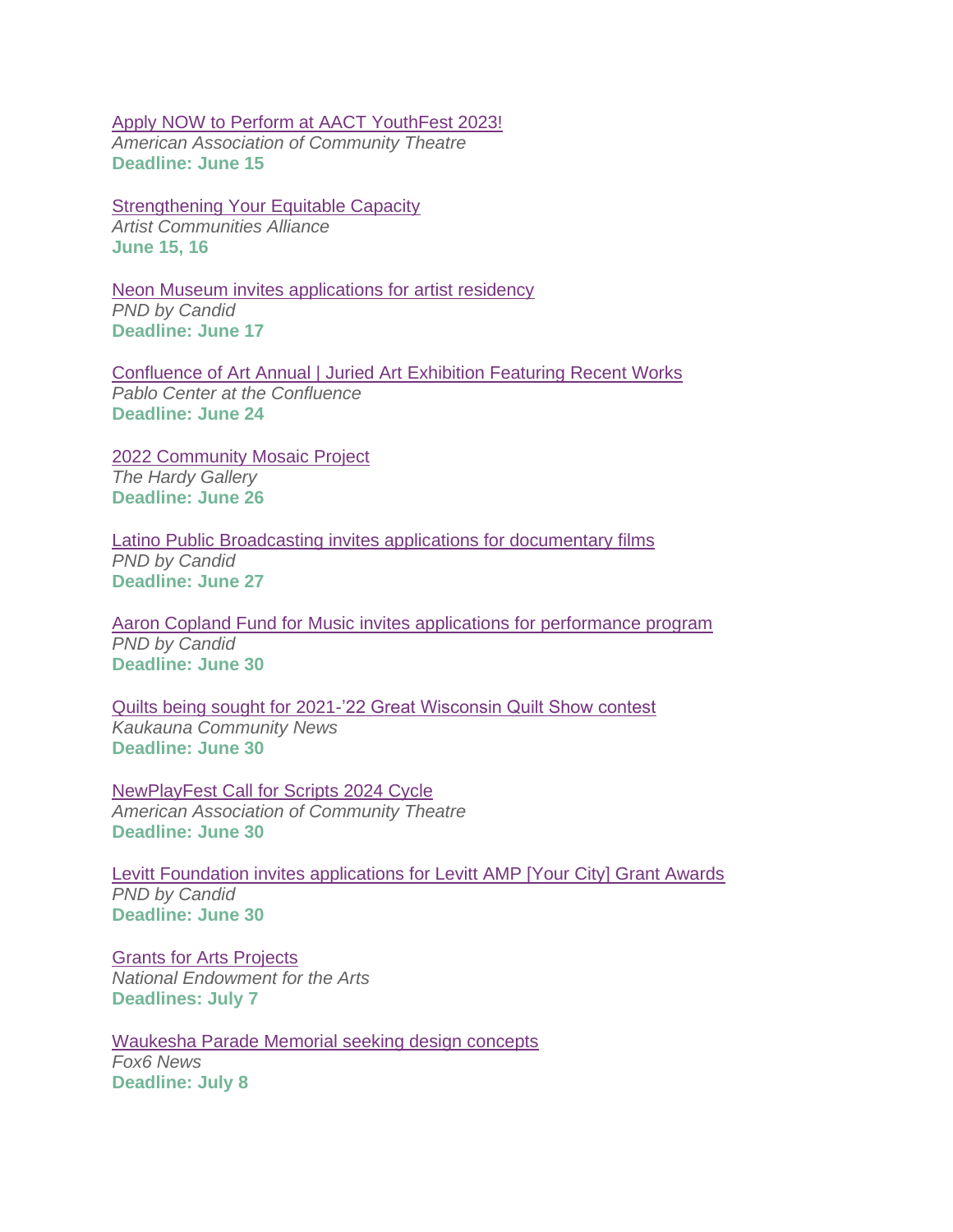[DNR Now Accepting Artwork Entries For 2022 Wild Turkey, Pheasant and Waterfowl Stamp](https://dnr.wisconsin.gov/newsroom/release/53286)  [Design Contests](https://dnr.wisconsin.gov/newsroom/release/53286) *WI Department of Natural Resources* **Deadline: July 15**

[Mini Grants](https://wisconsinhumanities.org/grants/grants-for-humanities-programs/) *Wisconsin Humanities* **Deadline: August 1**

Major Grants *Wisconsin Humanities* **Deadline: August 15**

[Be A P\(art\) of Racial Justice in the Chippewa Valley](https://volumeone.org/articles/2022/04/27/295275-be-a-part-of-racial-justice-in-the-chippewa) *Volume One Magazine* **Deadline: August 31**

[Youth, teen artwork sought for Driftless Area Art Festival](https://lacrossetribune.com/community/vernonbroadcaster/news/youth-teen-artwork-sought-for-driftless-area-art-festival/article_a8658d5d-ad54-57b0-99ad-4e5ec29d6e15.html) *Vernon County Times* **Deadline: September 13**

[Bennett Prize for Women Figurative Realist Painters](https://thebennettprize.org/) *The Bennett Prize* **Deadline: October 7**

[I Love My County Because... Art Contest](https://www.naco.org/resources/i-love-my-county-because-art-contest) *National Association of Counties* **Deadline: October 7**

**EXTENDED** [Main Street Bounceback Grants](https://wedc.org/programs-and-resources/mainstreet-bounceback-grants/) *Wisconsin Economic Development Corporation* **Deadline: December 31**

[Adobe invites applications for Stock Artist Development Fund](https://philanthropynewsdigest.org/rfps/rfp13701-adobe-invites-applications-for-stock-artist-development-fund) *PND by Candid* **Deadline: January 22, 2023 Rolling**

[Beyond Words: the Dollar General School Library Relief Fund](http://www.ala.org/awardsgrants/awards/166/apply) *Awards & Grants | American Library Association* **Deadline: None. Monthly Review**

[Open Grant Solicitations](http://eca.state.gov/organizational-funding/open-grant-solicitations) *Bureau of Educational and Cultural Affairs | US Department of State* **Various**

\* \* \* \* \* \* \* \* \* \* \* \* \* \* \* \* \* \* \* \* \* \* \* \* \* \* \* \* \* \* \* \* \* \* \* \* \* \* \* \* \* \* \* \* \* \* \* \* \* \* \* \* \* \* \* \* \* \* \* \* \*

Do you want people throughout Wisconsin to know about your upcoming arts events or